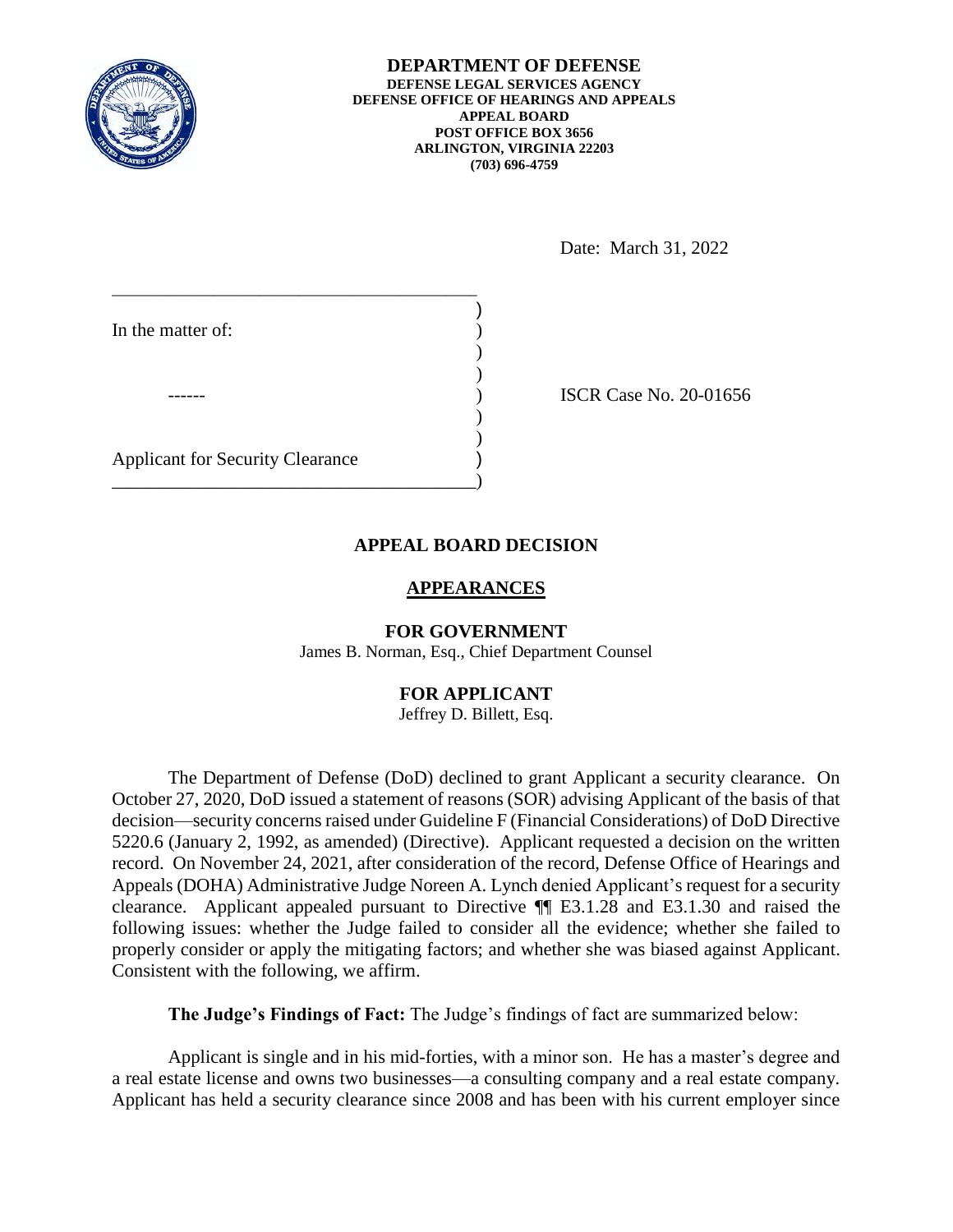July 2018. The SOR alleges that Applicant has delinquent debt totaling approximately \$98,000 across seven accounts: four consumer accounts, two medical accounts, and a child support arrearage. Additionally, the SOR alleges that Applicant failed to file his 2017 federal tax return.

 medical accounts. He attributes the delinquencies to a period of unemployment from March to business. Applicant also cited legal expenses related to his child custody dispute, as well as travel costs to visit his son in another state. He claims that he began addressing his debts shortly after he regained employment in December 2017 and that he has now resolved all alleged debts other than In responding to the SOR, Applicant admitted all allegations, with the exception of the two December 2017. During that same time period, he suffered unexpected losses in his real estate his child support arrearage.

 Regarding his period of unemployment in 2017, Applicant disputes Department Counsel's that he was working remotely and that, when the contract ended, this arrangement was no longer representation in the FORM that he left his position voluntarily in March 2017. Instead, he states possible. He declined the option of moving out-of-state and left without a severance package.

 as early as 2013 and owned 16 properties. He stated that he suffered losses and that he invested \$100,000 in an apartment complex and suffered theft of property by the management company, but provided no proof. Applicant admits that initially he focused on paying the mortgages and other expenses on his rental properties. Applicant had consistent work as a contract employee and Applicant was not without income and financial resources, as he had real estate interests has been employed full time since December 2017.

 as January 2019, including a \$37,581 payment to have his mortgage reinstated and a payment of \$1,236 on another account. He did not address his child support arrearage. In his answer to the FORM, Applicant stated that he began paying delinquent debts as early

 the allegation, but claimed that he was unable to provide child support from September 2017 to April 2019 due to financial losses and insufficient income. He provided proof that he paid from The child custody issue is contentious, and Applicant provided a court order from 2019 that granted him custody and allowed him to stop child support. In 2020, his arrearage was confirmed by court order to be approximately \$44,200. He projects that it will be reduced to \$32,000 and that he will support payments. The SOR alleged child-support arrearage in the amount of \$43,235. Applicant admitted February 2006 until September 2019, usually in the amount of \$1,000, but sometimes much less. pay \$700/month to address. Applicant has represented that his attorney advised him to stop child

 \$48,700. These debts included a deficiency balance on a surrendered car and debts for credit cards used for real estate repairs. Applicant settled and paid all four accounts between September and The SOR alleged four consumer accounts with delinquent debt totaling approximately November 2020.

 creditor to validate the debt, and it was subsequently removed from his credit report. As to SOR Applicant denied the two medical accounts alleged. As to SOR ¶ 1.e., he contacted the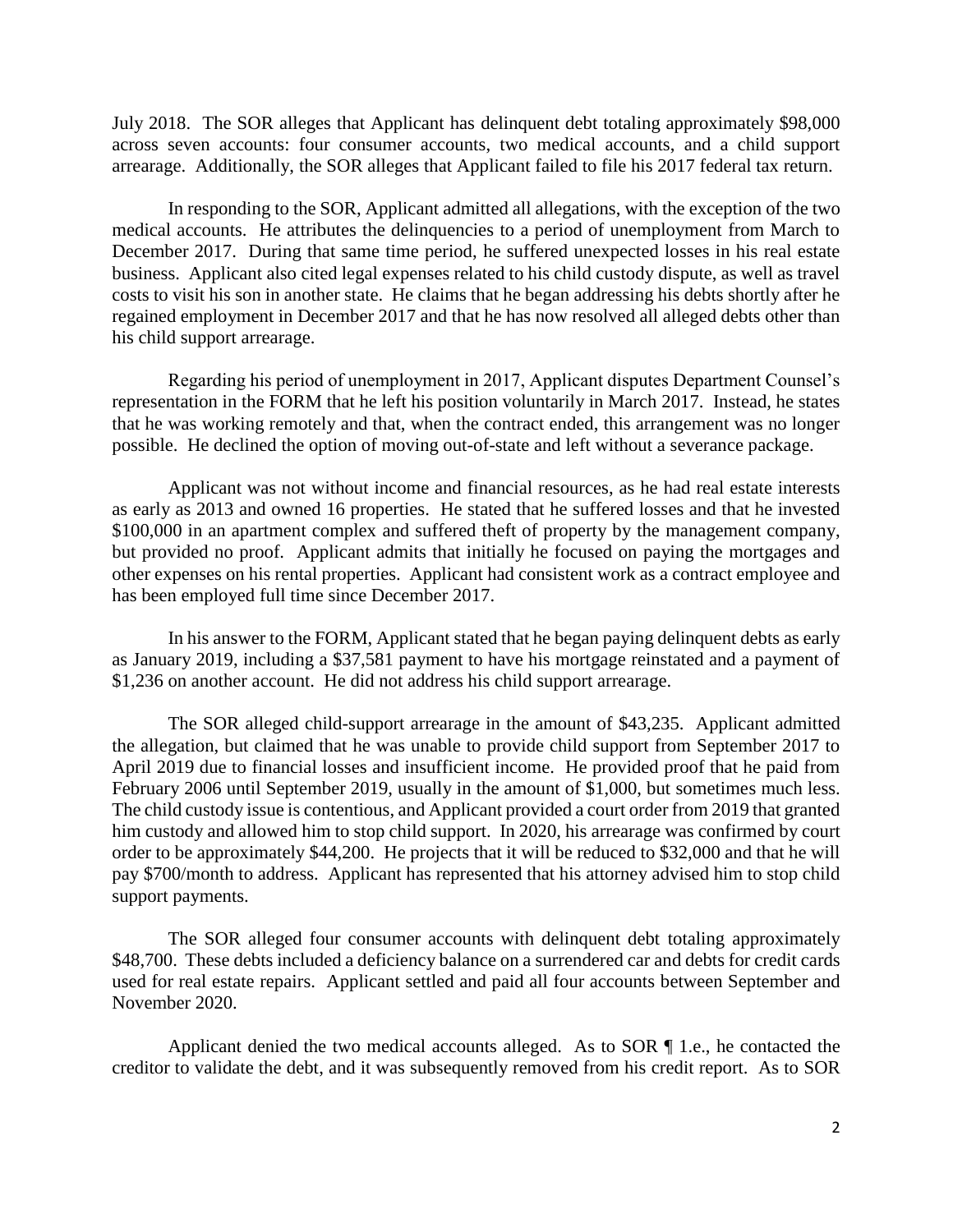¶ 1.g., Applicant denied the debt of \$109, which has no identifying information for the original creditor. He has been unable to discover information about this alleged debt.

 Applicant admitted that he failed to file his Federal income tax return for tax year 2017, but produced evidence that he filed in February 2020, "long after his security clearance process began." Decision at 5.

 Applicant completed a personal financial statement, in which he reports a net monthly pays other mortgages. His monthly net remainder is \$10,899, and he lists his total assets as \$2.1 million. Applicant presented letters of recommendation from friends and colleagues that attest to income of approximately \$22,000 and real estate income of approximately \$6,800, from which he his diligence, ethics, and integrity.

 after the SOR was issued. The delinquent accounts were from 2018 and 2019. He changed some responses after the FORM was issued in February 2021." *Id*. "Applicant settled the SOR debts, with the exception of the child-support arrears, in 2020,

 **The Judge's Analysis and Whole-Person Concept:** The Judge's analysis is quoted, in pertinent part, below:

 Applicant's financial issues began in 2017 when a contract ended and he was unemployed for nine months. He initially stated in his SF-86 that he received a severance package, but denied that in his response to the FORM. He presented trustworthiness and whether he acted responsibly in addressing his delinquent debts. . . . Applicant's child support arrearages remain unresolved and he is relying on a court order that has not yet been signed. He chose to pay other delinquent accounts or settle others. He also stated that his attorney advised him not to pay despite a court order. . . . The record does not support good-faith efforts to repay waited until after the security clearance process began to begin resolving his delinquent debts. His child support is unresolved even though Applicant can clearly inconsistent answers as to the ending of his job in 2017. This casts doubts on his creditors. He waited and decided to settle. This is a legitimate way to pay, but he afford to pay the arrearages.

**. . .** 

 Applicant failed to meet his burden to mitigate the financial concerns set out in the SOR, despite the fact that he has settled four of the delinquent accounts child-support arrearages of over \$44,000 and was not making payments towards and settled \$44,276 of his delinquent debt. As of the close of the record, he owed the arrears.

 **. . .**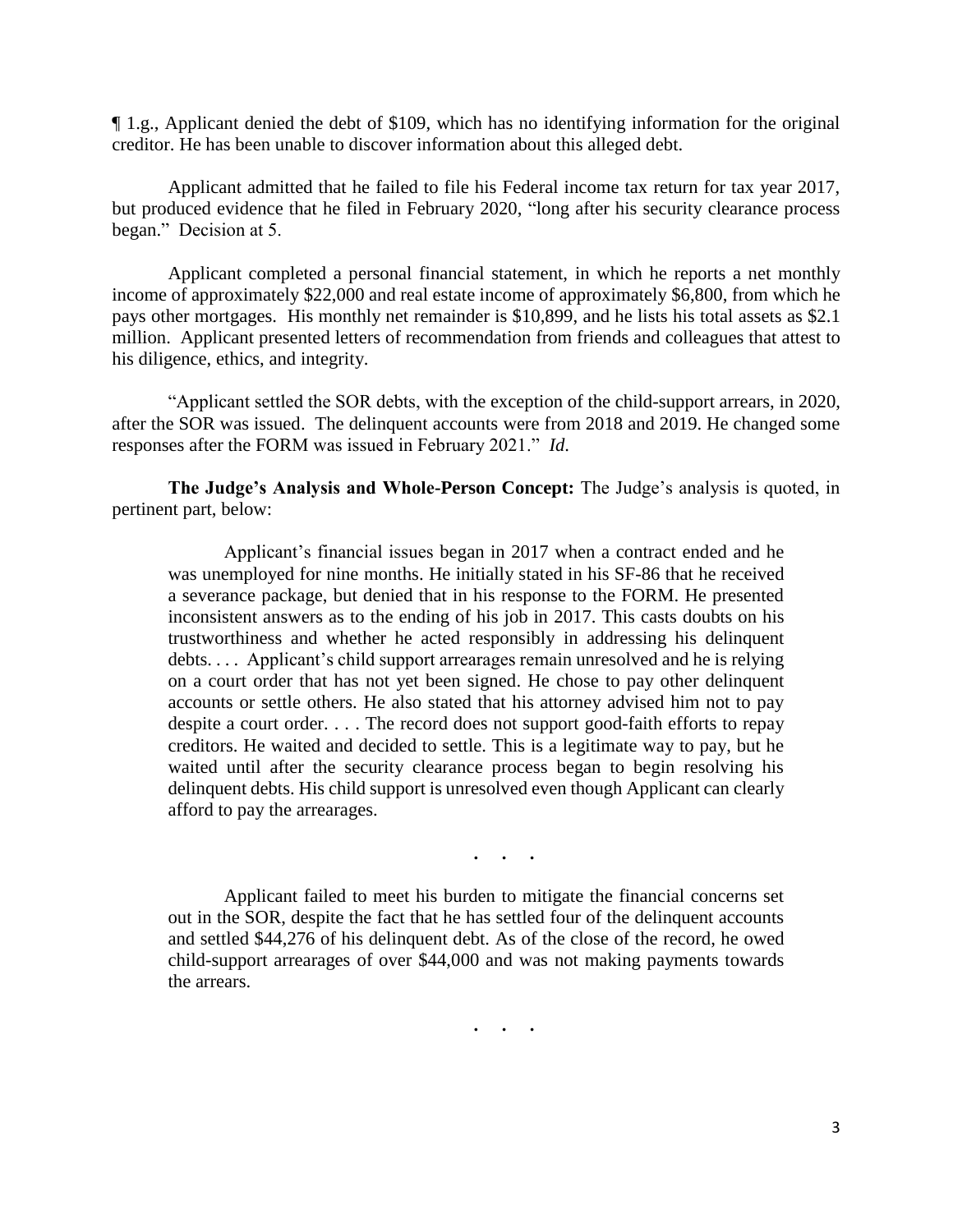After weighing the disqualifying and mitigating conditions under Guideline F, I conclude that Applicant has not carried his burden. . . . He has not addressed his child support arrearages. This creates great doubt on his judgment as he had a court order confirming his arrearages. [Decision at 7–8.]

### **Discussion**

 Applicant argues that the Judge failed to include and consider all the evidence and failed to properly apply the mitigating factors, both in regards to his outstanding child support arrears challenging the Judge's findings of fact, the test on appeal is whether the Judge's findings are supported by such relevant evidence as a reasonable mind might accept as adequate to support a conclusion in light of all the contrary evidence in the record. Directive E3.1.32.1. To the extent that he is challenging her conclusions, the Board must consider whether they are (1) arbitrary or and in regards to his satisfaction of the other alleged debts. To the extent that Applicant is capricious; or (2) contrary to law. Directive, E3.1.32.3.

 As a preliminary matter, the Board notes that there is a rebuttable presumption that an Administrative Judge considered all the record evidence unless the Judge specifically states otherwise. A party's mere assertion to the contrary is not sufficient to raise a serious question as to whether an Administrative Judge considered the record evidence. *See, e.g.*, ISCR Case No. 19- 03344 at 3 (App. Bd. Dec. 21, 2020). "Rather, a party must base such a claim of error on something in the record that would permit a reasonable, disinterested person to fairly question whether the Judge considered the record evidence." ISCR Case No. 02-23979 at 4, n.4 (App. Bd. Aug. 25,  $2004$ ). 2004). Turning first to the issue of the child support arrearage, Applicant argues that the Judge

 and child-support arrearage issues are still in litigation; and that his attorney has advised him not to make any payments on the arrearage until the matter has been fully litigated. failed to consider complex and contentious circumstances, to include: that Applicant had paid child support consistently for many years; that the court authorized him to abate payments in 2016; that the court in 2017 ordered payment of the abated months just as Applicant faced unemployment and significant losses in his real estate business; that Applicant has had custody of his child since 2019; that the child's mother has failed to make court-ordered support payments; that the custody

 these matters, but determined them to be outweighed by Applicant's failure to make any payments after regaining employment. The record evidence confirms those facts that the Judge relied upon: the years since, that he re-paid other debts, but that he failed to make child support payments while the child remained in the mother's care and has failed to make any payments on the arrearage since 2019, when he regained custody. As the Judge noted, Applicant's own evidence established that a family court entered a judgment against him in September 2020 for \$44,261 in arrears. Although Applicant has repeatedly stated that his attorney advised him not to pay on that arrearage, he has submitted no evidence to document this assertion. Having admitted that he was \$43,235 in arrears concern, but failed to do so. Directive ¶ E3.1.15. Our review of the Judge's decision, however, reveals that she did include and consider that Applicant regained employment in December 2017, that his income increased significantly in on child support payments, Applicant had the burden to present evidence that mitigated this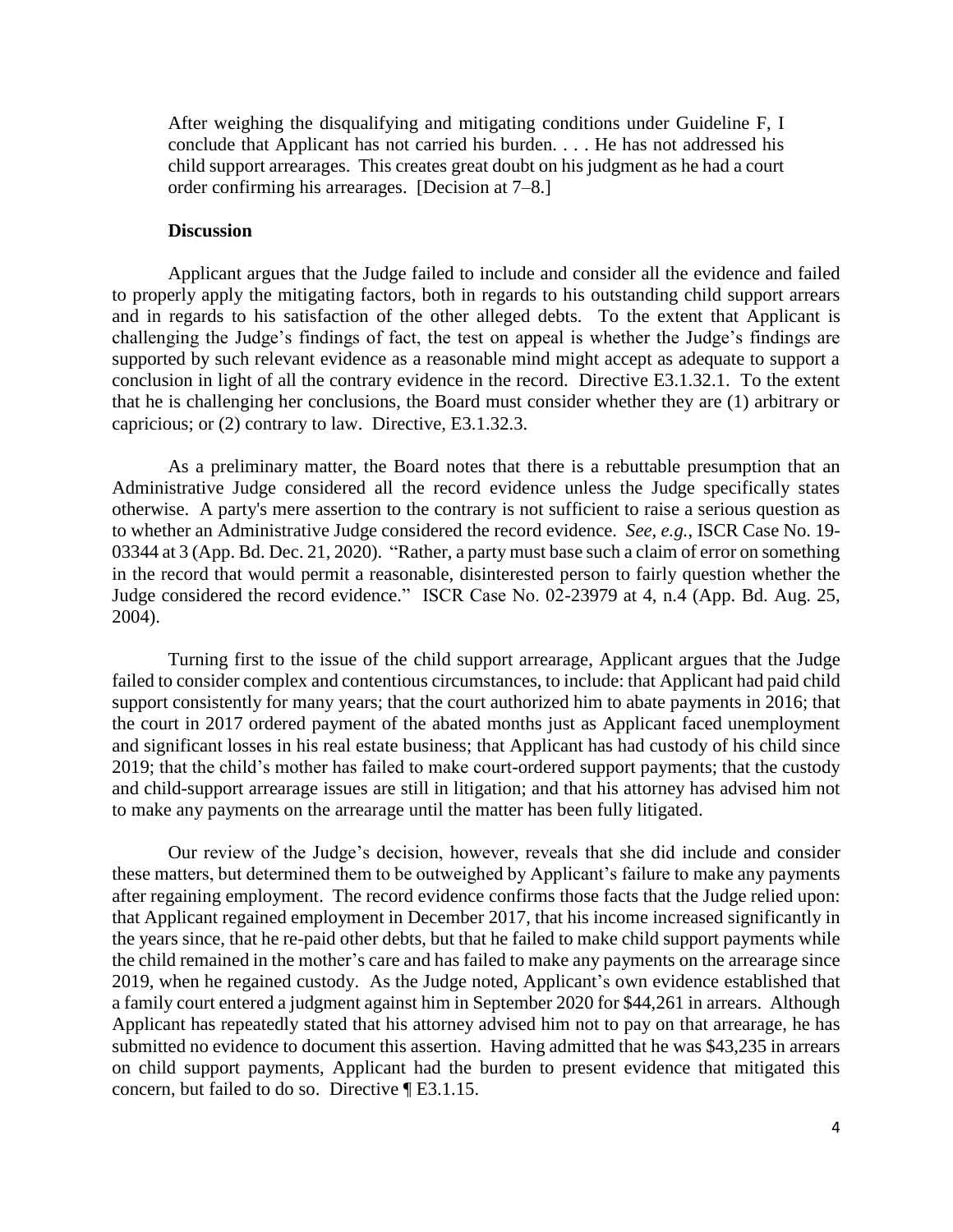Turning to the other debts alleged, the evidence confirms that Applicant settled and satisfied all other major SOR debts in the fall of 2020, around the time that the SOR was issued. Applicant disputes the Judge's characterization of his payments as being prompted by the security that it took him some time to regain his financial footing and to re-pay delinquent debt, and that the alleged debts—which he admitted—were among the last to be settled and paid. Simply because obligated to make favorable findings regarding those debts. Instead, the Judge was required to relevant factors included the timing of settlements, Applicant's robust salary for the past several years, and the fact that one debt had already been reduced to judgment. *See, e.g.,* ISCR Case No. 03-04704 at 4 (App. Bd. Sep. 21, 2005). 03-04704 at 4 (App. Bd. Sep. 21, 2005). We determine that there is relevant evidence of record to support the Judge's findings of clearance process, noting that he began repayment of other, non-alleged, debts in January 2019. The record evidence indicates that Applicant encountered significant financial difficulties in 2017, the debts were satisfied prior to adjudication of the FORM does not mean that the Judge was examine all the circumstances surrounding the debts and their eventual satisfaction: in this case,

 evidence in the record. Directive E3.1.32.1. Turning to the issue of whether the Judge properly applied the mitigating factors, Applicant's brief in essence argues that the Judge misweighed the ability to argue for a different interpretation of the evidence, is not sufficient to demonstrate the capricious, or contrary to law. *See, e.g.*, ISCR Case No. 19-03344 at 3. Applicant has not rebutted fact regarding the child support arrearage and delinquent debts, in light of all the contradictory evidence. However, a party's disagreement with the Judge's weighing of the evidence, or an Judge weighed the evidence incorrectly or reached conclusions in a manner that is arbitrary, the presumption that the Judge considered all the evidence in the record, nor has he established that her decisions were arbitrary and capricious.

 Applicant also challenges the Judge's findings with regard to his failure to file a federal tax return for 2017. Applicant belatedly filed it in February 2020, seven months prior to the SOR, authority to file or pay the amount owed and is in compliance with those arrangements"). Directive, Encl. 2, App. A  $\mathbb{I}$  20(g). Applicant asserts this omission to be harmful error, as it is "indicative of a Decision that did not comprehensively and fairly evaluate his case." Appeal Brief at 12. However, reading the decision in light of the record, we conclude that this error was harmless, as it did not likely affect the outcome of the case. *See, e.g.*, ISCR Case No. 10-01021 at 3 (App. Bd. Nov. 18, 2011). As evident in the analysis sections excerpted above, the Judge focused primarily on Applicant's failure to make any payments on his child support arrearage of \$44,000 and focused to a lesser degree on his delinquent debts that were only recently settled and paid. The Judge's adverse decision rests squarely on those security concerns. Our review of the record and and received a refund. Applicant correctly highlights that the Judge failed to cite or address Mitigating Condition  $\P$  20(g), ("the individual has made arrangements with the appropriate tax decision convinces us that the Judge's apparent failure to consider and apply Mitigating Condition 20(g) to the sole allegation of a failure-to-file did not likely affect her decision.

 Finally, Applicant alleges that the Judge was biased. Applicant does not cite any particular to acknowledge evidence favorable to him, and her statements regarding inconsistencies in his submissions. There is a rebuttable presumption that a Judge is impartial and unbiased, and a party seeking to overcome that presumption has a heavy burden of persuasion. The standard is not examples of bias, but instead takes issue with the general tone of the Judge's decision, her failure